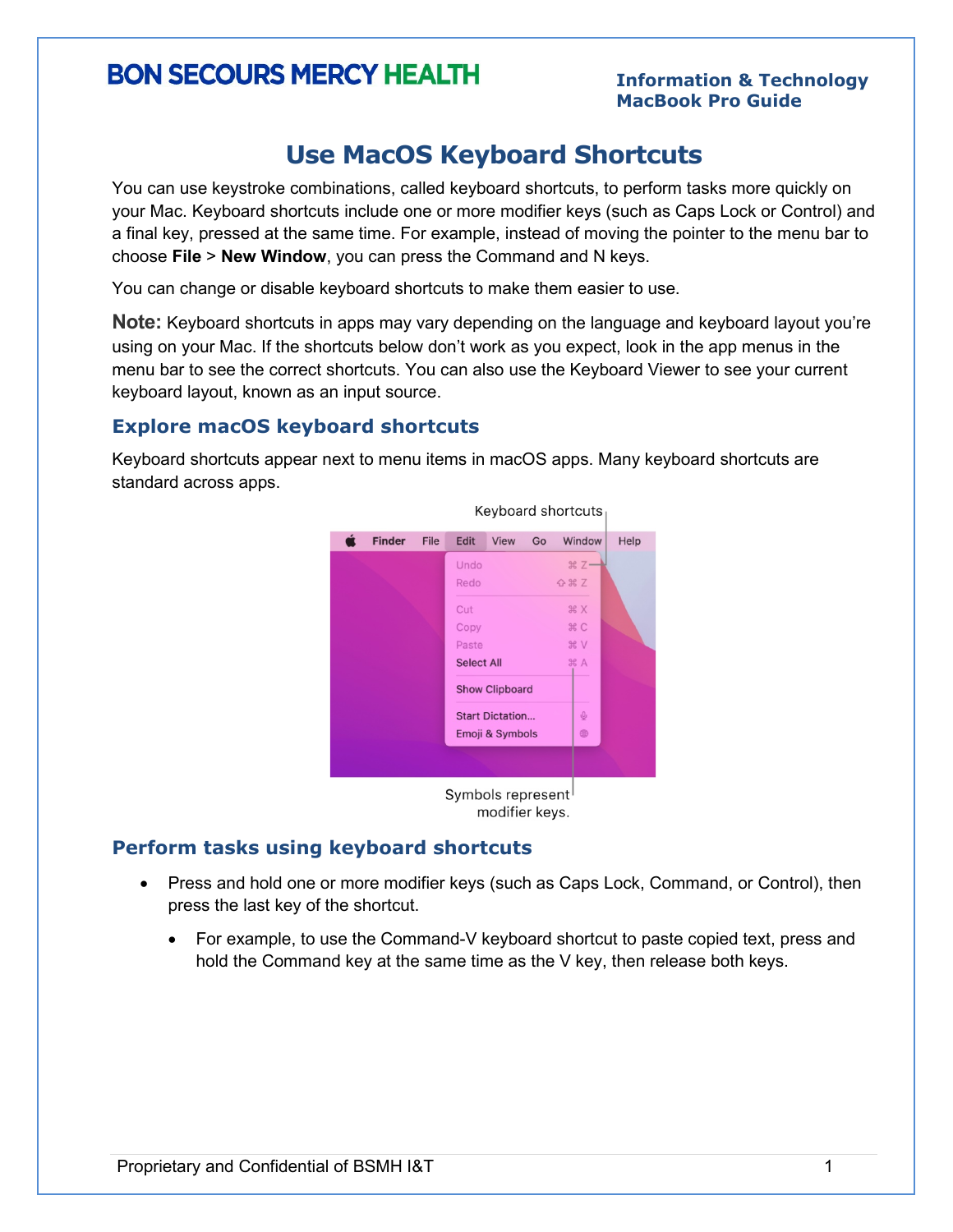## **BON SECOURS MERCY HEALTH**

#### **Information & Technology MacBook Pro Guide**

#### **Customize keyboard shortcuts**

You can customize some keyboard shortcuts by changing the key combinations.

- 1. On your Mac, choose **Apple menu** > **System Preferences**, click **Keyboard** , then click **Shortcuts**.
- 2. In the list on the left, select a category, such as Mission Control or Spotlight.
- 3. In the list on the right, select the checkbox next to the shortcut that you want to change.
- 4. Double-click the current key combination, then press the new key combination you want to use.
- 5. You can't use each type of key (for example, a letter key) more than once in a key combination.
- 6. Quit and reopen any apps you're using for the new keyboard shortcut to take effect.
- 7. If you assign a keyboard shortcut that already exists for another command or app, your new shortcut won't work. Find the menu command that's using it, then reassign the keyboard shortcut for that item.
- 8. If you want to return all the shortcuts to their original keystroke combinations, go to the Shortcuts pane of Keyboard preferences and click Restore Defaults.

#### **Disable a keyboard shortcut**

Sometimes an app's keyboard shortcut conflicts with a macOS keyboard shortcut. If this happens, you can disable the macOS keyboard shortcut.

- 1. On your Mac, choose **Apple menu** > **System Preferences**, click **Keyboard** , then click **Shortcuts**.
- 2. In the list on the left, select a category, such as Mission Control or Spotlight.
- 3. In the list on the right, deselect the checkbox next to the shortcut that you want to disable.

#### **Trackpad Gestures**

The trackpad on your Mac uses a variety of gestures to perform useful actions. For more information about these gestures, choose Apple menu **1 > System Preferences**, then click Trackpad. You can turn a gesture off, change the type of gesture, and learn which gestures work with your Mac.

For a complete list of gestures, see the linked Apple Support Article: [Use Multi-Touch Gestures on](https://support.apple.com/en-us/HT204895)  [Your Mac.](https://support.apple.com/en-us/HT204895)